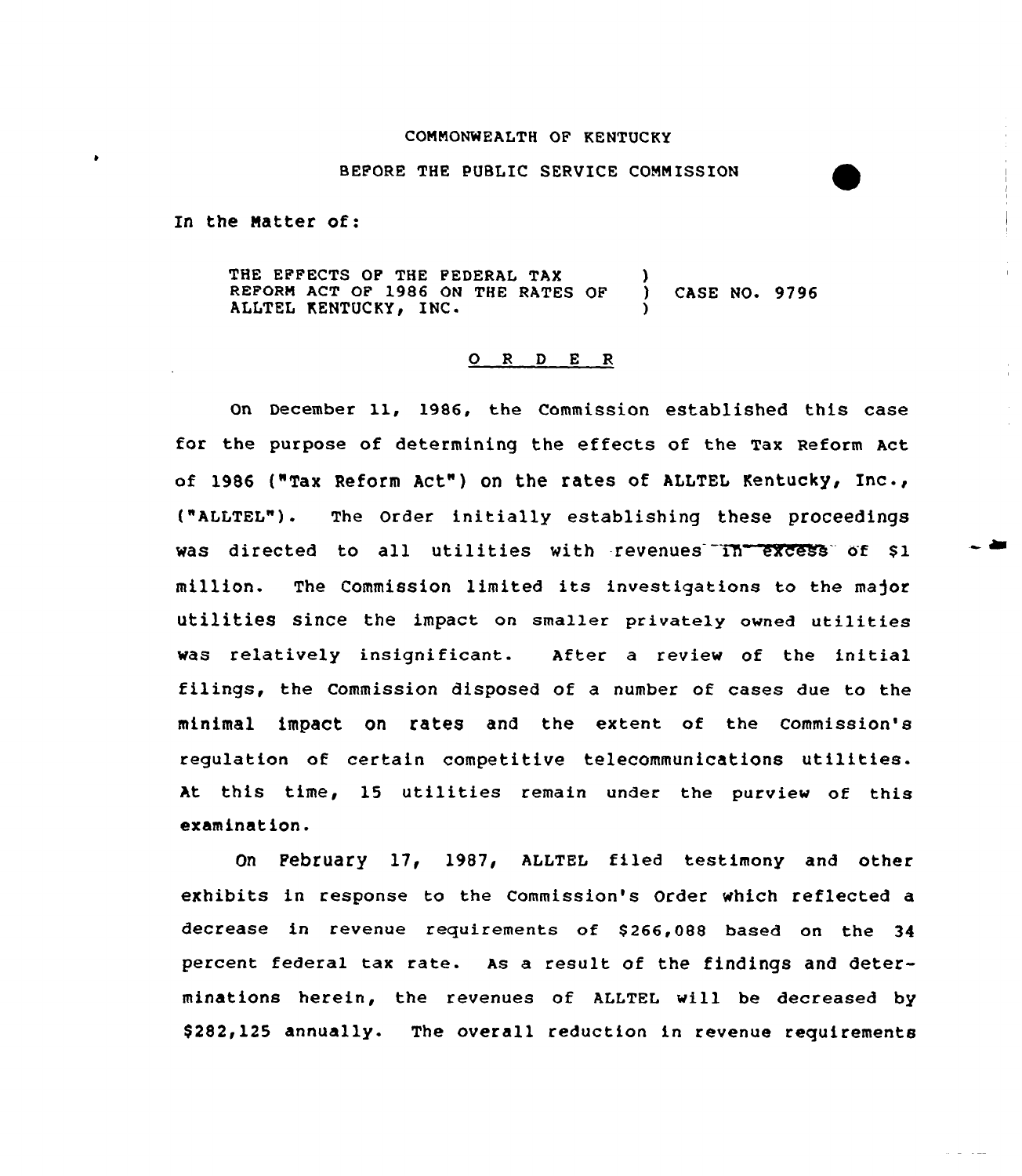for the 15 utilities subject to these proceedings is in excess of \$75 million.

Notions to intervene were filed by the Utility and Rate Intervention Division of the office of the Attorney General ("AG") and Utility Rate Cutters of Kentucky, Inc. ("URC"). All motions to intervene were granted by the Commission.

#### COMMENTARY

In its order of December ll, 1986, the commission expressed the opinion that the focus of this proceeding should be reflecting the effects of the Tax Reform Act in rates. Thus, the commission considered the three primary issues in this matter to be: (1) determining the amount of the revenue change required due to the Tax Reform Act; (2) determining the appropriate date of any rate change; and (3) distributing the revenue change among rate schedules.

The Commission required that a 12-month period ending no more than <sup>90</sup> days from December ll, 1986, the date of the Order establishing this case, should be used to determine the effects of the Tax Reform Act. ALLTEL proposed and the Commission has accepted the 12-month period ending December 31, 1986, as the test period for determining the reasonableness of the proposed rates.

### PROCEDURAL ISSUES

### Sinqle-Issue Approach

 $\frac{2}{3}$ 

Throughout these proceedings, there have been objections to the methodology used by the Commission in determining the reasonableness of each utility's rates subsequent to the Tax Reform Act. Certain utilities have characterized the Commission's actions as

 $-2-$ 

ana ny kaodim-paositra 2008–2014.<br>Jeografia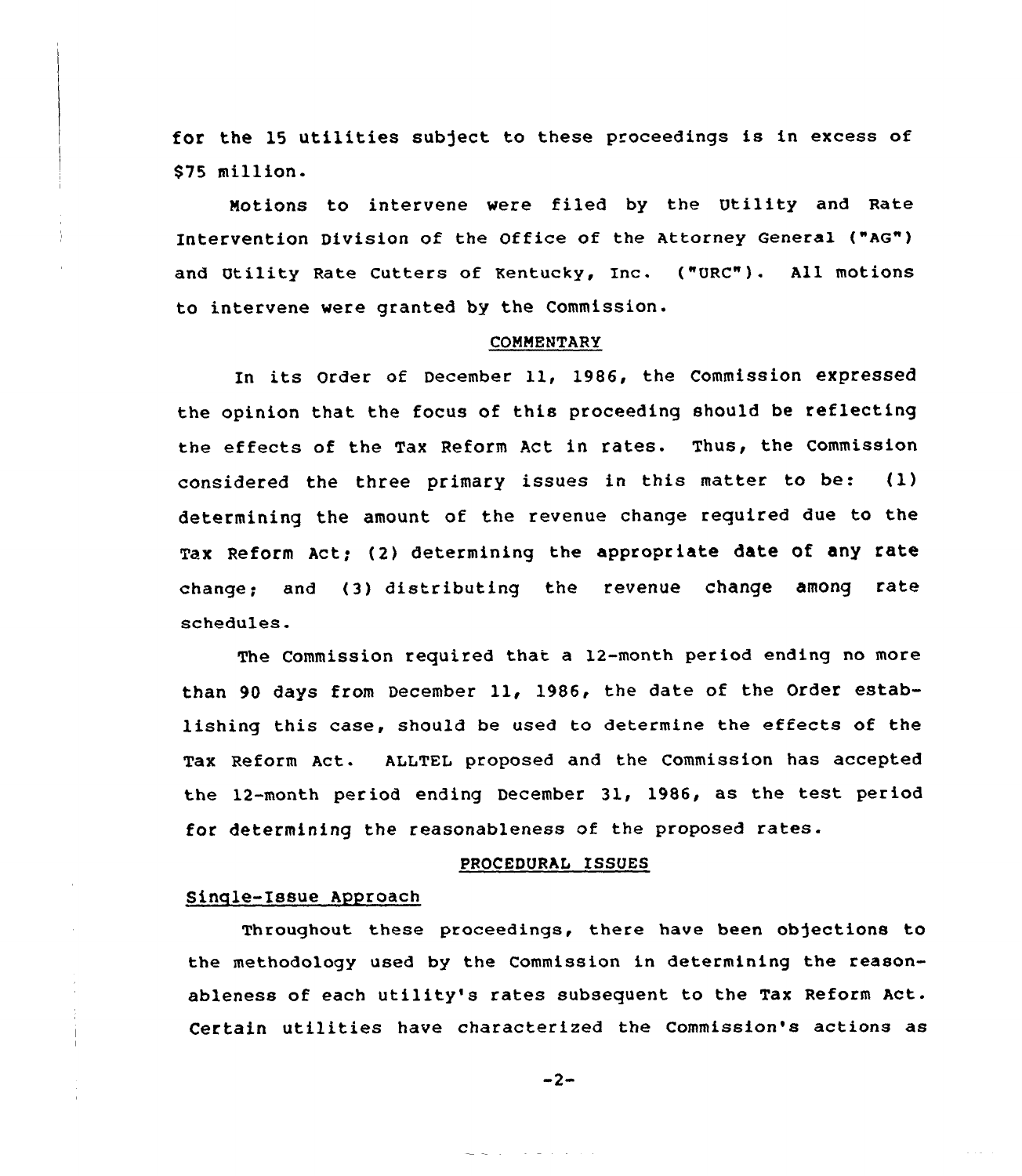"single-issue" rate-making. Implicit in their objections is the notion that single-issue rate-making is contrary to law.<sup>1</sup>

This notion was rebutted by, among others, Kentucky Utilities Company ("KU"). In his opening argument, in Case No.  $9780.^2$ counsel for KU stated that this proceeding is soundly based. KU recognized that there was good reason to focus the proceeding on the tax changes.<sup>3</sup> In its post-hearing brief, KU further stated its agreement with the Commission's position that retaining the savings resulting from tax reform was not a proper way for KU to improve its earnings and indicated that <sup>a</sup> focused proceeding, expeditiously passing the tax savings to ratepayers, was reasonable as long as KU was permitted to maintain its test-period rate of return.

Those complaining of single-issue rate adjustments overlook the Commission's long established practice of adjusting rates for fuel cost charges through Fuel Adjustment Clause ("FAC") and Purchased Gas Adjustment Clause ("PGA") proceedings. Each of these involves setting rates solely on the changes of the cost of coal or natural gas.

and the second contract of the second con-

والتواص والمستحقق والمتحدث والمتحدث والمتحدث

l Other states have upheld single-issue rate-making proceedings, see for example, Consumers Power Company v. Michigan Public Service Commination, Mich. App., 237 NW 2A 189 (1975).

<sup>2</sup> Case No. 9780, The Effects of the Federal Tax Reform Act of 1986 on the Rates of Kentucky Utilities Company.

<sup>3</sup> Hearing Transcript, May 4, 1987, page 9.

<sup>4</sup> Brief for KU, filed Nay 22, 1987, page 4.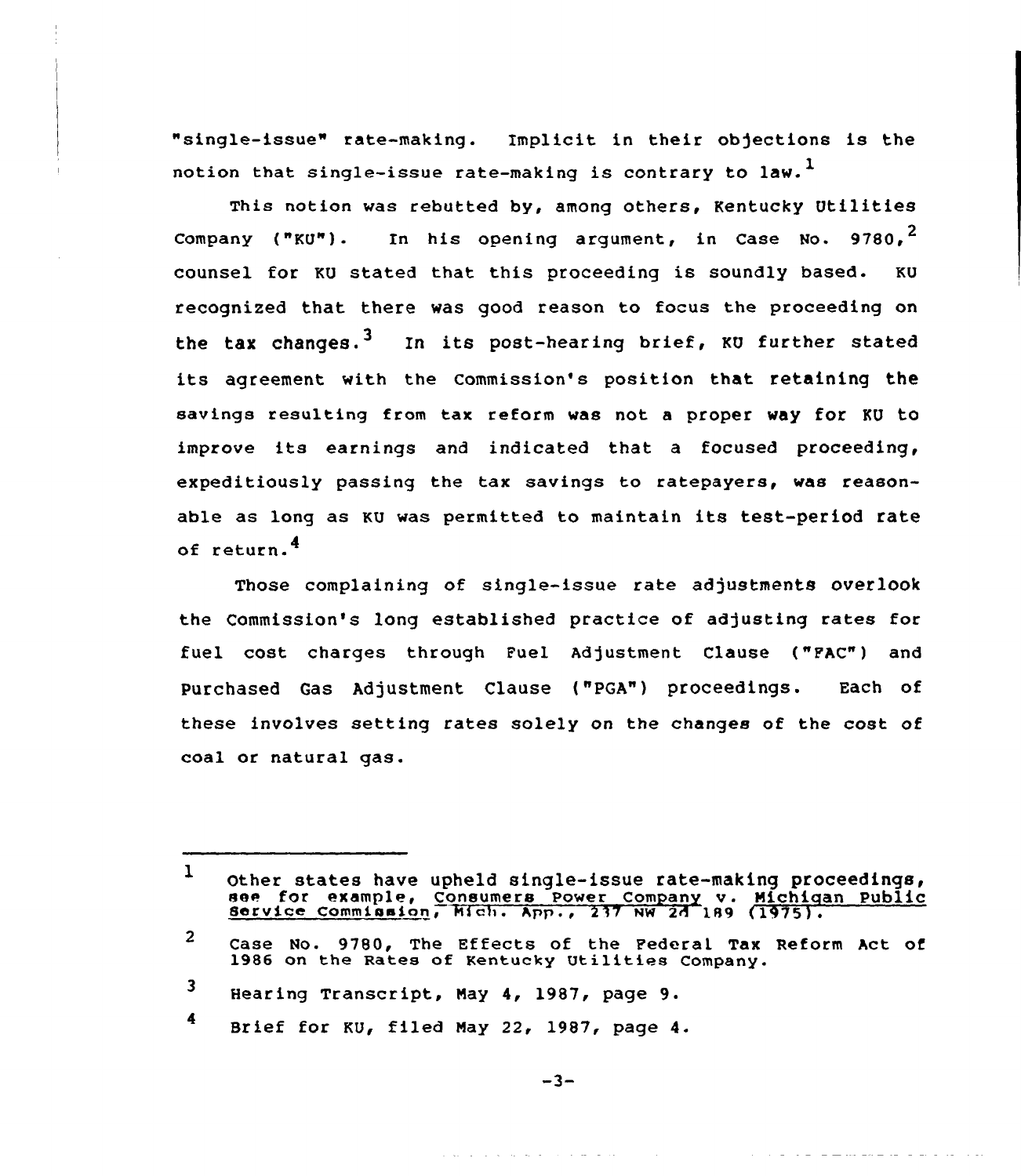Apart from the propriety of single-issue rate-making, however, it must be pointed out that from the outset these cases have never been limited to <sup>a</sup> single issue. The order of December ll, 1986, did indicate that the Tax Reform Act was the focus of these investigations. However, it stated at page 2:

If, aside from the Tax Reform Act, <sup>a</sup> utility feels that its rates are insufficient, it has the discretion by statute to file <sup>a</sup> full rate case with the Commission. By initiating this case the Commission is in no way prohibiting or restricting any utility from filing a rate case encompassing all rate-making issues in a separate proceeding.

This Order was clarified on January 21, 1987, in Case No. 9799, The Effects of the Federal Tax Reform Act of 1986 on the Rates of continental Telephone company ("continenta1"). That Order states:

Because of the breadth of this investigation and because of the breaden of this investigation and<br>the number of parties involved, it is necessary to categorize some information into a consistent, welldefined scope. That scope is explained in the December ll, 1986, Order. The information as it relates to the specific changes occasioned by the Tax Reform Act should be filed as the December 11, 1986, Order<br>requires. The expected effects of those changes on The expected effects of those changes on<br>d be filed as well. Simply because the rates should be filed as well. Commission deems certain information necessary, and deems it necessary to be filed in <sup>a</sup> particular format does not preclude the filing of other information a party believes is pertinent.

For these reasons, the Commission ORDERS that:<br>(1) All parties shall comply with the December 11, 1986, Order;<br>(2) Any party may file any additional information

it deems relevant;<br>(3) Any party may file alternative proposals for<br>the resolution of this investigation.

 $\mathbf{I}$ 

Thus, there is not, nor has there been, any limitation on any party filing additional information up to and including an adjustment of all rates. The Commission focused its attention primarily

**Service**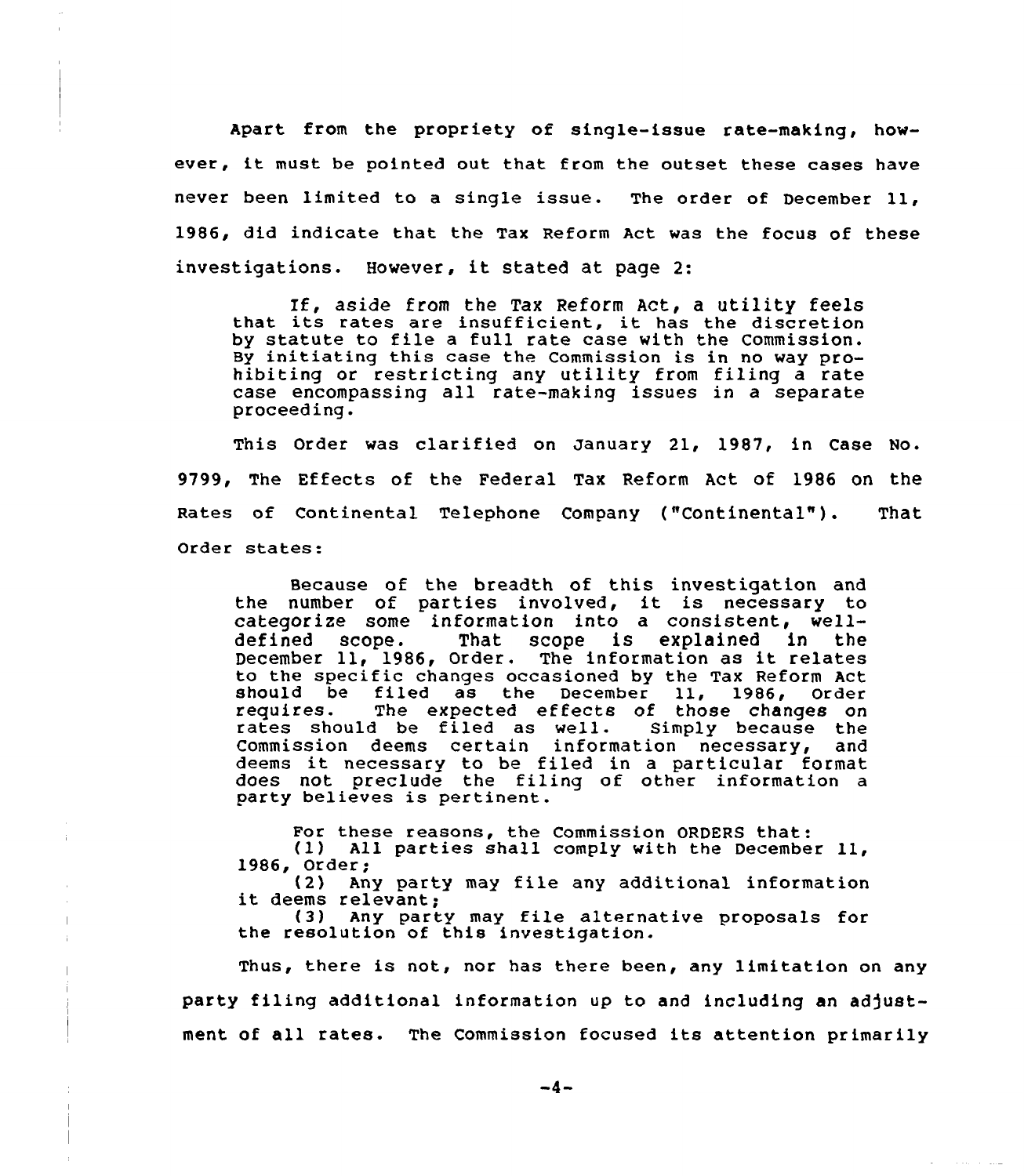on the Tax Reform Act because of the potentially extraordinary impact of this act on the finances and rates of utilities.

Federal income taxes are in one sense an assessment by the federal government on the utilities for their proportionate share of the federal government's budget. Under accepted regulatory rate-making practices, these federal income taxes are included as pact of <sup>a</sup> utility's expenses that are used to establish rates. Thus, through the rate-making process, the utility can be thought of as a collection agent for federal taxes and a conduit through which federal taxes are transferred from ratepayers to the federal government. Because the Tax Reform Act represents such a historic change in federal tax policy, the Commission determined that it was in the best interests of all concerned--utilities and ratepayers alike--to reflect these tax changes in each company's rates as expeditiously as possible. For that reason, the initial concern was the reduction of the corporate tax rate from 46 percent to 34 percent and other relatively minor adjustments caused by the changes in the Pederal Tax Code. As we explained in our December ll, 1986, Order:

First, it would be extremely cumbersome and expensive foc the commission to simultaneously initiate rate cases covering all utilities affected by this Order. Many utilities may not wish to incur the time-consuming<br>and expensive task of preparing a complete rate case at this time. A proceeding that recognizes only the effects of the Tax Reform Act would minimize the time and expense of both the Commission and the utilities.

Secondly, the Commission does not view retaining the savings that result from tax reform as a proper way for a utility to improve its earnings. Likewise, if the<br>Tax Reform Act should result in major cost increases. these costs should be recognized in rates expeditious- $1y...$ 

 $-5-$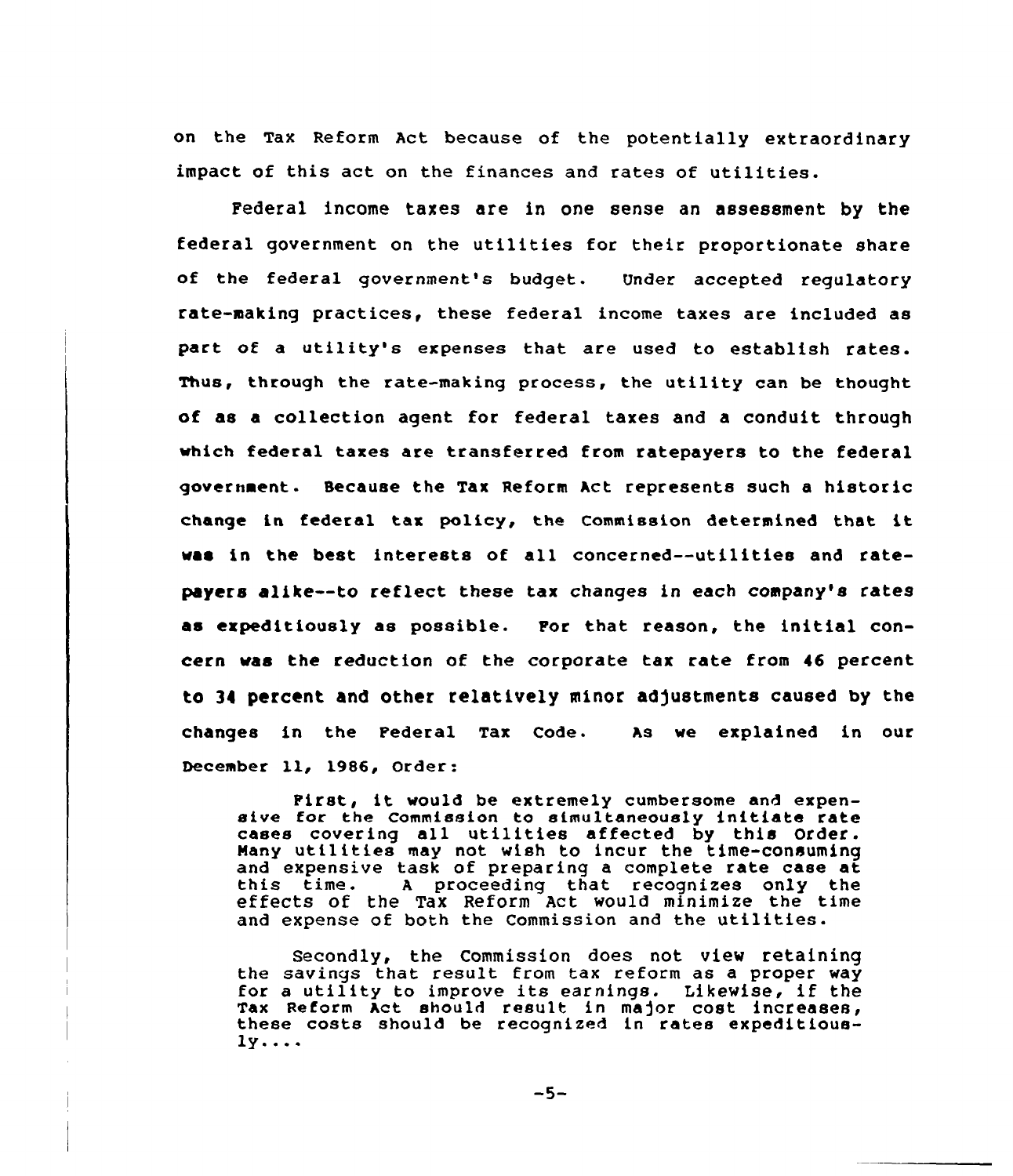Finally, by initiating limited cases for every major utility, the expertise of all interested partie can be pooled to assure that all aspects of the Tax Reform Act are fairly reflected in utility rates.

In an effort to fairly reflect only the effects af the Tax Reform Act in the companies' rates, the Commission, to the extent possible, and with the acguiescence of the companies, narrowed tie scope of the analysis. All quantifiable aspects of the revenue requirement effects of the Tax Reform Act have been considered, and therefore the rate adjustments ordered herein should have no effect on the utility's earnings.

In summary, the Tax Reform Act is a unique and historic change in tax law that substantially affects the cost of providing utility service. The primary considerations in narrowing the scope of these proceedings were that: (1) the cost change generated by the Tax Reform Act was clearly beyond the control of the utility; (2} the cost change generated by the Tax Reform Act affected all major privately owned utilities in a similar manner; (3} the cost change generated by the Tax Reform Act had a major impact on the cost of service of utilities, and, (4) the cost change generated by the Tax Reform Act was effective at a specified date which was scheduled to occur quickly, requiring expeditious action on the part of the Commission.

For all of the reasons previously stated, the procedure used by the Commission is one that is efficient, reflective of sound regulatory methods, respansive to the substantive and procedural rights of all parties, and consistent with the jurisdiction of the Commission.

 $-6-$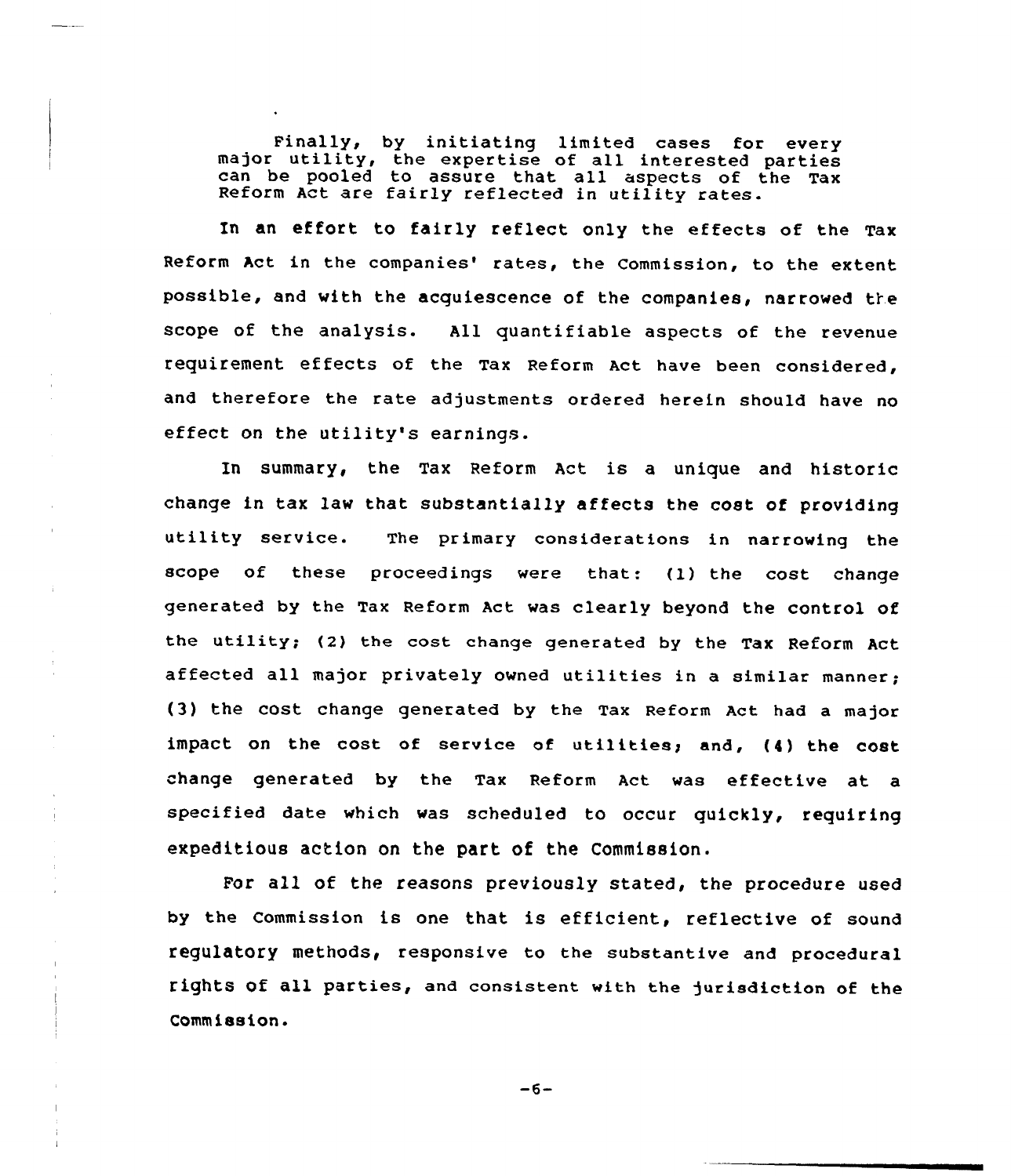### Burden of Proof

Several utilities have suggested that the Commission bears the burden of proving the reasonableness of the rates that have been adjusted to reflect the effects of the Tax Reform Act. Continental, for example, cites KRS 278.430. However, this statute refers to appeals of Commission orders to circuit court. It obviously is not applicable to a proceeding before the Commission itself.

In its Order of December 11, 1986, the Commission on its own motion took the extraordinary step of establishing these investigations in response to the historic Tax Reform Act of 1986. There is no statute assigning a burden of proof in this type of special case. KRS 278.250 is particularly noteworthy. After giving the parties a hearing and carefully reviewing the record, the Commission has determined the fair, just, and reasonable rates for each respective utility as prescribed by KRS 278.03Q. We believe that this procedure is consistent with our statutory responsibilities.

# Retroactive Rates

Another issue that has been raised in these proceedings is the possibility of a retroactive change in rates. We have decided that the reduction in each utility's tax rate and the related adjustments will not be reflected in the utility's rates until July 2, 1987. Those rates will be charged for service rendered on and after July 2, 1987. Thus, the rates are entirely prospective, and the issue of retroactivity is moot.

 $-7-$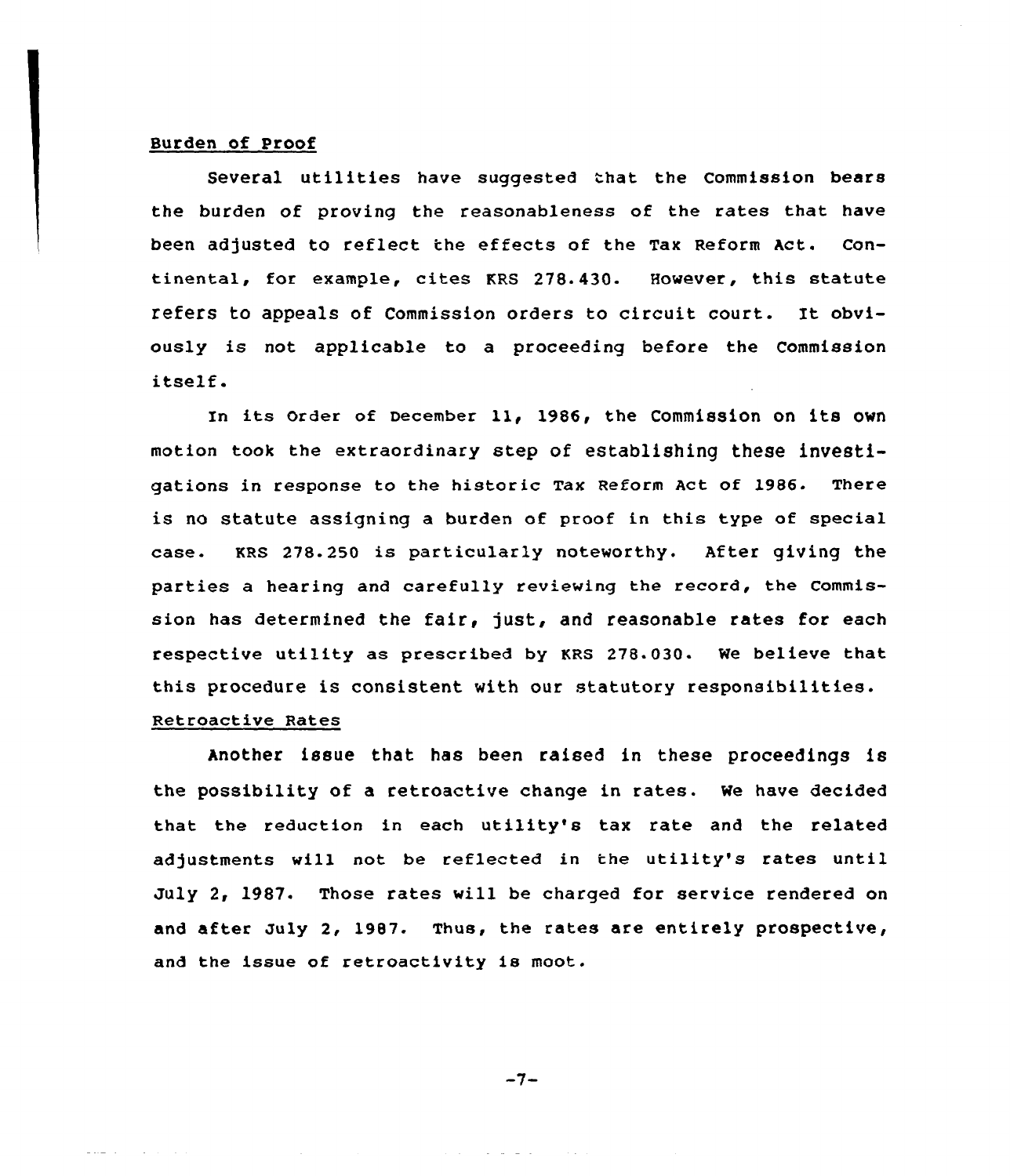### Testimony of QRC

The URc filed testimony in each of these cases. However, its witness did not appear at the hearing and was not subject to cross-examination. several of the parties moved to strike vac's prefiled testimony. After considering the nature of the testimony filed by URc, the commission will treat it as comment rather than evidence and weigh it accordingly.

### DETERMINATION OF THE IMPACT OF THE TAX REFORM ACT

### Excess Deferred Taxes

<sup>A</sup> reduction in the corporate tax rates results in an excess or surplus deferred tax reserve, since deferred taxes resulting from depreciation-related and non-depreciation-related tax timing differences were provided by ratepayers at a higher tax rate than the rate at which they will be flowed back.

On January 1, 1979, the federal corporate income tax rate decreased from <sup>48</sup> to 46 percent. Utilities, in general, flowed back deferred taxes at the new statutory tax rate, which resulted in an excess provision for deferred taxes. The Commission recognized the existence of these excess deferred taxes and in subsequent rate proceedings required that the excess be returned to the ratepayer over a 5-year amortization period.

The change in tax rates under the Tax Reform Act from 46 percent to 34 percent creates a substantial excess provision for deferred taxes. The Tax Reform Act requires that deferred taxes related to depreciation timing differences be flowed back no faster than under the "average-rate assumption method." Under this method the accumulated deferred taxes are credited to income

 $-8-$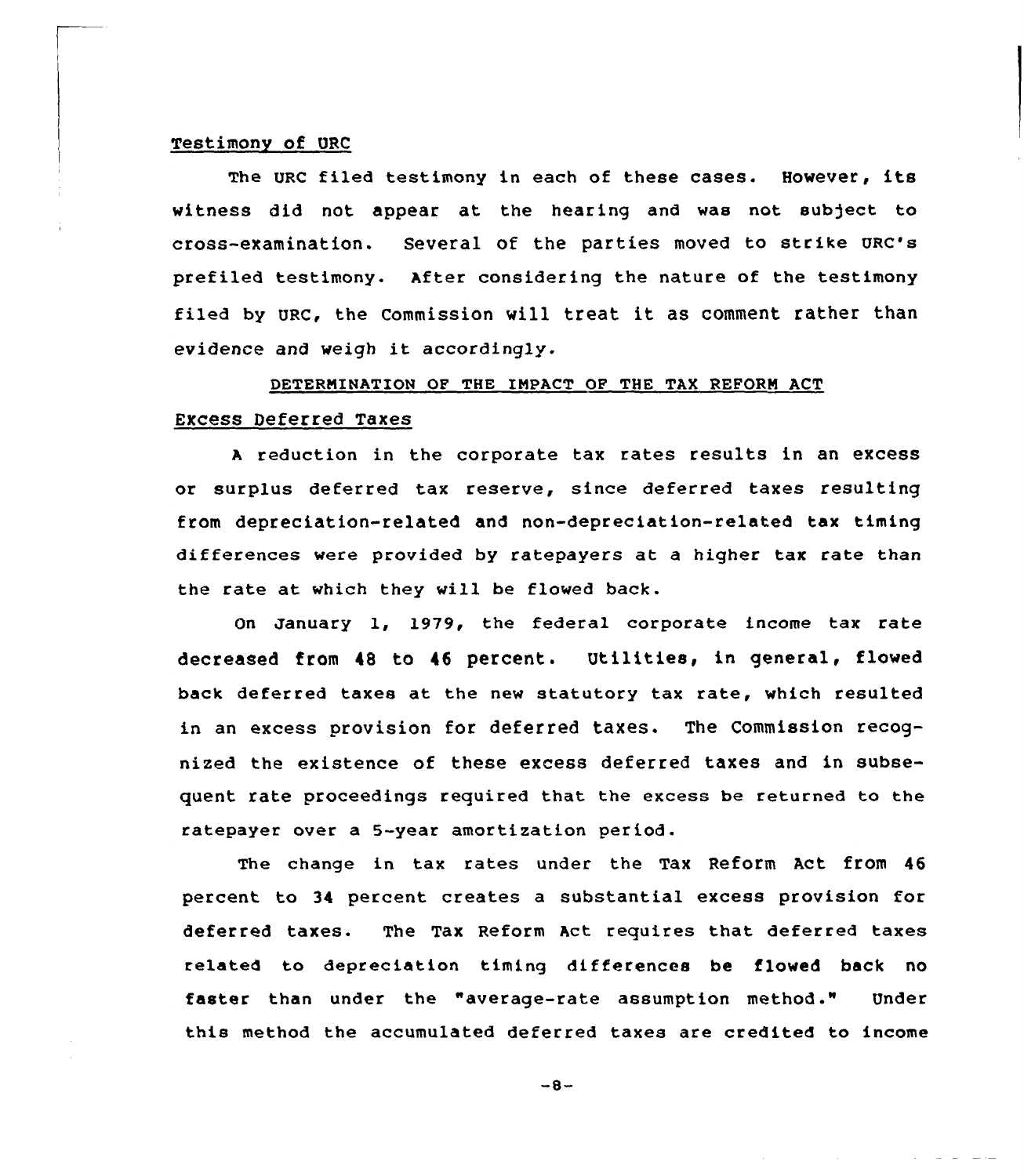and the excess deferred taxes are reduced to zero over the remaining life of the property. Moreover, the Tax Reform Act provides that if <sup>a</sup> regu1atory commission requires a more rapid reduction of the excess provision for deferred taxes, book depreciation must be used for tax purposes. The Tax Reform Act does not, however, have specific provisions for the excess deferred taxes that are not related to depreciation. Therefore, the excess deferred taxes have been generally characterized as "protected" (depreciation-related) and "unprotected" (not related to depreciation).

The treatment requested for the unprotected excess deferred taxes by the parties in these cases varies. The AG's witness, Thomas DeNard, has not recommended the flow back over an accelerated time period in these cases. Mr. DeWard stated that it would be more appropriate to consider this issue in a general rate proceeding. This would allow companies to retain those benefits to offset some of the negative impacts of the Tax Reform Act, such as reduced cash flow. The Commission recognizes the existence of the excess deferred taxes and is of the opinion that these taxes provided by ratepayers in previous years should be returned in an equitable manner. However, the various options for returning these benefits could not be fully explored within the context of this expedited proceeding. Therefore, the issue regarding accelerated amortization of excess deferred taxes will be considered in future general rate proceedings and not in the present, limited proceeding.

 $-9-$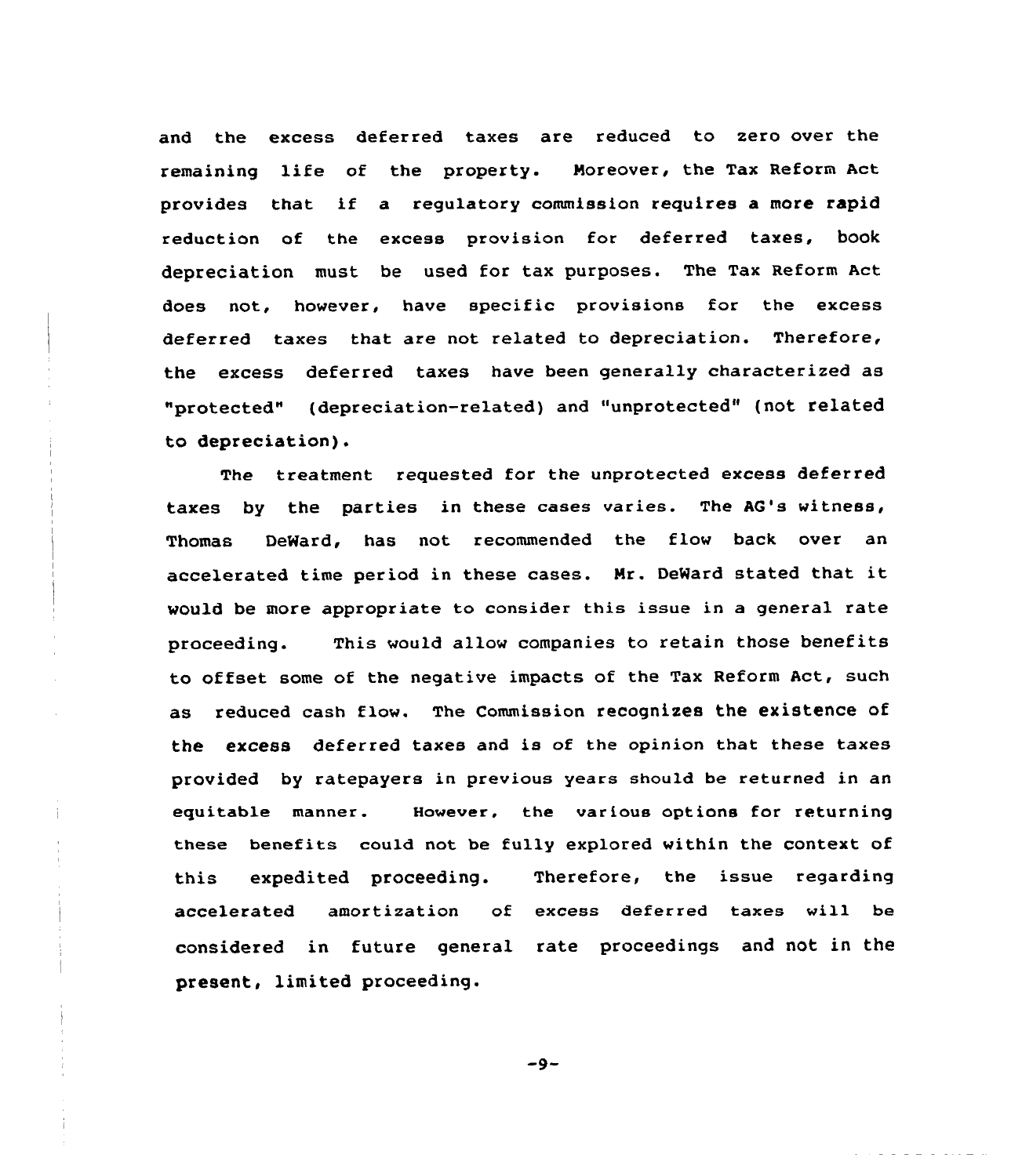The primary position taken by most utilities on this issue was that deferred income taxes should be amortized, as timing differences reverse, using the tax rates in effect at the time they originated or using the average rate assumption method. Therefore, adjustments have been made to insure that deferred taxes resulting from timing differences are being returned to ratepayers as required under the Tax Reform Act.

### Rate Base Adjustments

In addition to adjusting tax expense to reflect the reduction in the tax rate, most utilities involved in these proceedings have proposed that the effects on cash flow be recognized in determining the effect on revenue requirements. Two views have been advanced as to how cash flow requirements are increased by the Tax Reform Act. The first is that rate base is increased due to the Tax Reform Act's reduction in temporary timing differences between the book and tax return income tax expense. This reduction in timing differences reduces deferred taxes. Since deferred taxes serve as a deduction from rate base, the effect is to increase rate base. The second view is that the Tax Reform Act results in e greater current tax liability and, consequently, additional cash flow requirements. This additional cash flow must be provided for in additional capital requirements that increase the overall cost of service.

In its determination, the Commission has not distinguished between these two viewpoints, and has generally allowed adjustments to reflect the level of additional cash flow reguirements it considers appropriate without regard to whether the result flows

 $-10-$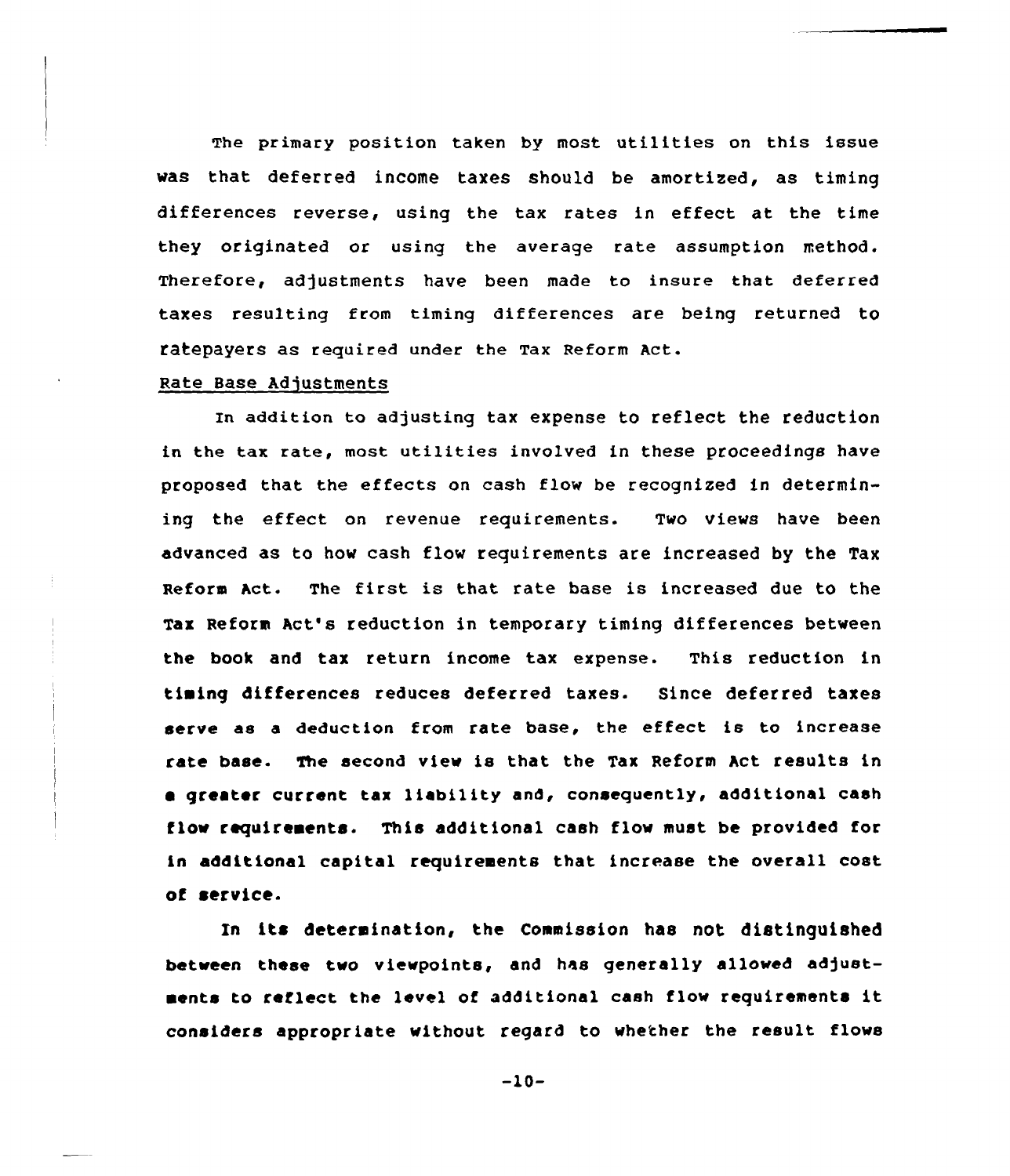from a reduction in deferred taxes or an increase in capital requirements. The effect on revenue requirements is essentially the same-

The objective of the Commission in giving recognition to those aspects of the Tax Reform Act that affect capital requirements is to leave the company in the same earnings position as before the rate change in this case. <sup>A</sup> number of utilities, in determining the revenue requirements impact of the rate base adjustments, applied the rate of return granted in their last general rate case. The Commission finds this approach to be inappropriate. To apply the allowed return, where it is greater than the test-year actual return, to the incremental increase in rate base would result in improving the earnings position for the utility with respect to return on rate base achieved prior to the implementation of the Tax Reform Act rate adjustment. The Commission, therefore, considers it more appropriate to use the testyear actual rate of return rather than the rate of return granted in the last rate case. This will maintain the company's rate of return at the test year level and will neither improve nor reduce the company's earnings position.

<sup>A</sup> number of adjustments were proposed by the various utilities as adjustments to rate base and cash flow. In evaluating the appropriateness of these adjustments, the Commission has concluded that adjustments which reflect changes resulting from the application of the Tax Reform Act to test year operations are acceptable. However, those adjustments that reflect the application of the Tax Reform Act to future operations are not. In other

 $-11-$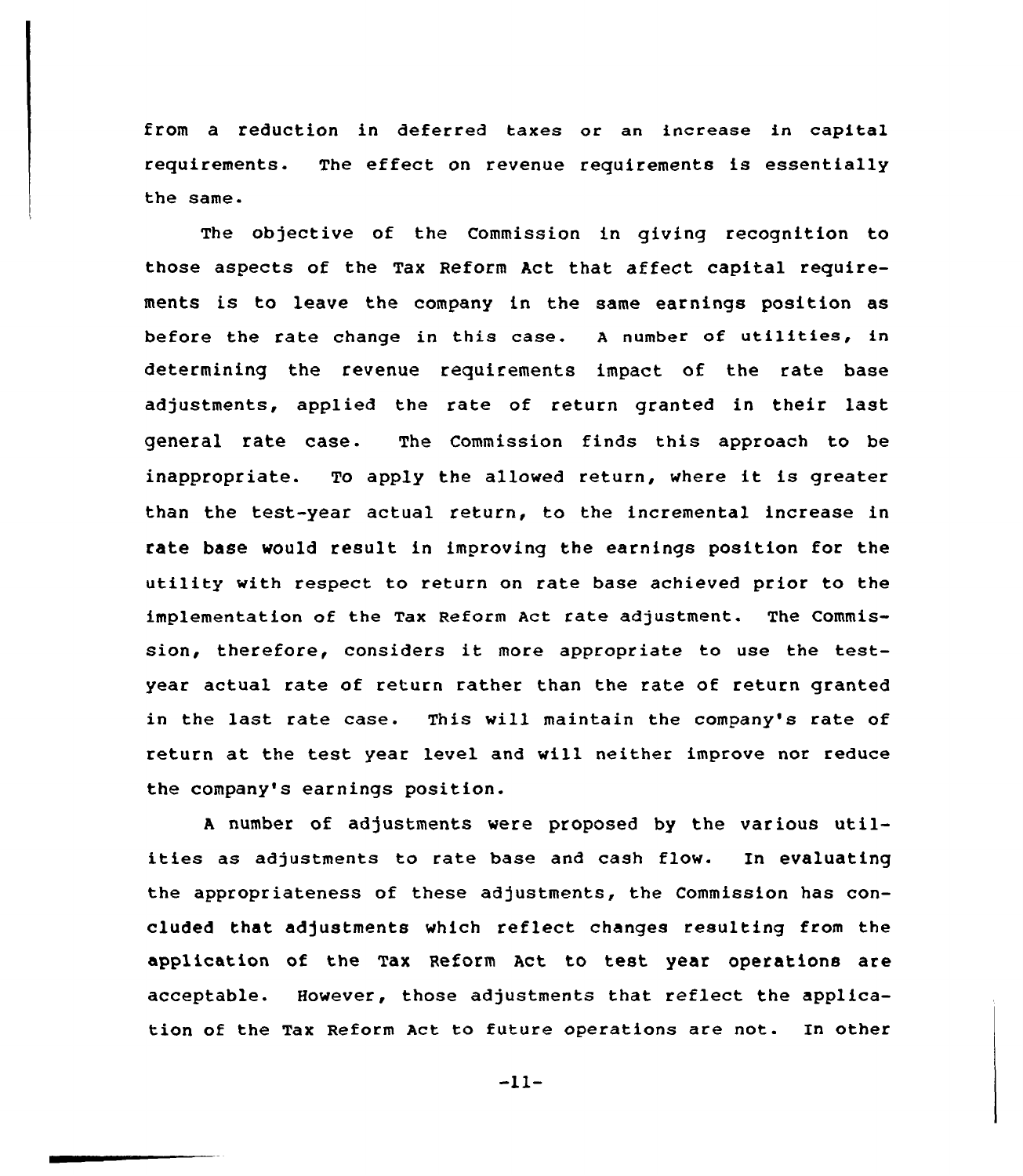words, the Commission will not allow adjustments for those aspects of the Tax Reform Act which are dependent upon the addition of plant to the system. Such adjustments are beyond the end of the test year and relate to serving additional customers or growth in the system. In the absence of corresponding revenue and capitalization adjustments, the recognition of such post-test year adjustments would create a mismatch between revenue, capitalization, and rate base. The derivation of such revenue and capitalization adjustments are speculative in nature and not generally allowed by this Commission in rate cases. The Commission has, therefore, excluded from the determination of revenue requirements herein all adjustments which are affected by the Tax Reform Act on a posttest year basis.

### Implementation Date

The Tax Reform Act, which reduces the top corporate tax rate to 34 percent, produces an effective tax rate for 1987 of 40 percent. This is the blended or average rate based on the current tax rate of <sup>46</sup> percent, which is in effect for the first <sup>6</sup> months of 1987, and the 34 percent rate which becomes effective July  $1$ , 1987. The current rates of most utilities are based on the <sup>46</sup> percent tax rate which was in effect at the time the rates were set by the Commission. Therefore, since January 1, 1987, most utilities have charged rates based on <sup>a</sup> tax rate of <sup>46</sup> percent which is in excess of the 1987 b1ended rate of <sup>40</sup> percent.

Generally, in order to reflect the effects of the Tax Reform Act during 1987 and beyond, the Commission has two basic options: adjust rates retroactive to January 1, 1987, based on the 1987

 $-12-$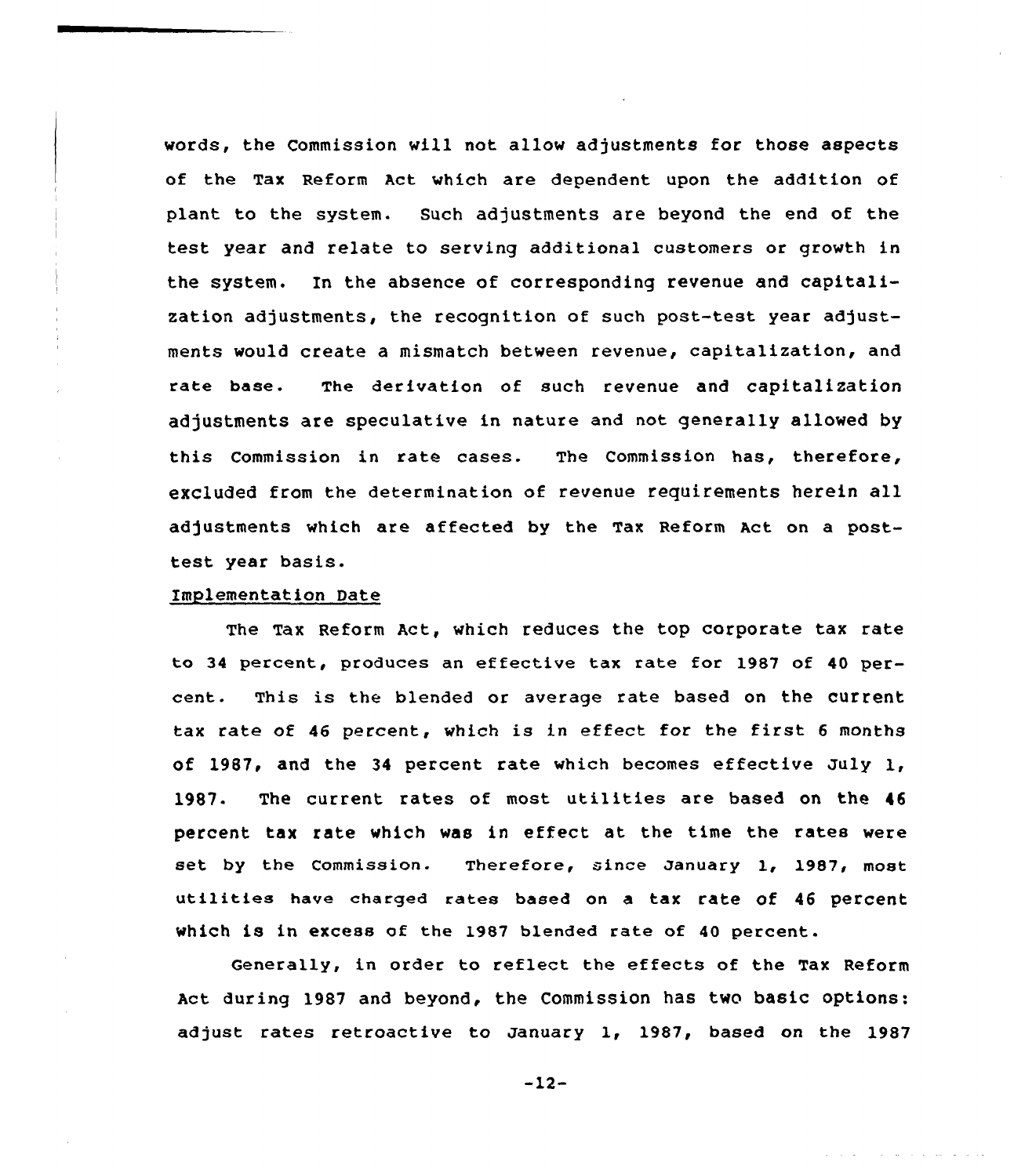blended tax rate of 40 percent and adjust rates January 1, 1988, based on the 34 percent tax rate, or make one adjustment effective July 1, 1987, based on a 34 percent tax rate, to achieve the same overall effect. By this second approach, most companies will have charged rates for the first half of 1987 based on <sup>a</sup> <sup>46</sup> percent tax rate and for the second half of 1987 based on a 34 percent tax rate. This vill result in rates (and tax collections) for 1987 that equate to a blended tax rate of 40 percent.

In response to concerns of some utilities concerning the July 1, 1987, rate change, the Commission cites Section 15 of the Internal Revenue Code of 1986 which prescribes the method of computing taxes in 1987 for calendar year taxpayers. That section requires that "tentative taxes" for 1987 be computed by applying both the 46 percent tax rate and the 34 percent tax rate to taxable income for the entire calendar year; and the tax for the calendar year shall then be the sum of each tentative tax in proportion to the number of days in each 6-month period as compared to the number of days in the entire taxable year.

The Commission is of the opinion that a one-time adjustment, based on a 34 percent tax rate, effective July 2, 1987, will meet the transitional requirements of calendar year 1987 and achieve the Commission's goals for this proceeding as set out in its Order of December ll, 1986.

### Revenue Requirements

Based on the tax rate reduction and the other Tax Reform Actrelated adjustments accepted herein, ALLTEL's annual tax expense for rate-making purposes will decline by \$190,941, which in turn

-13-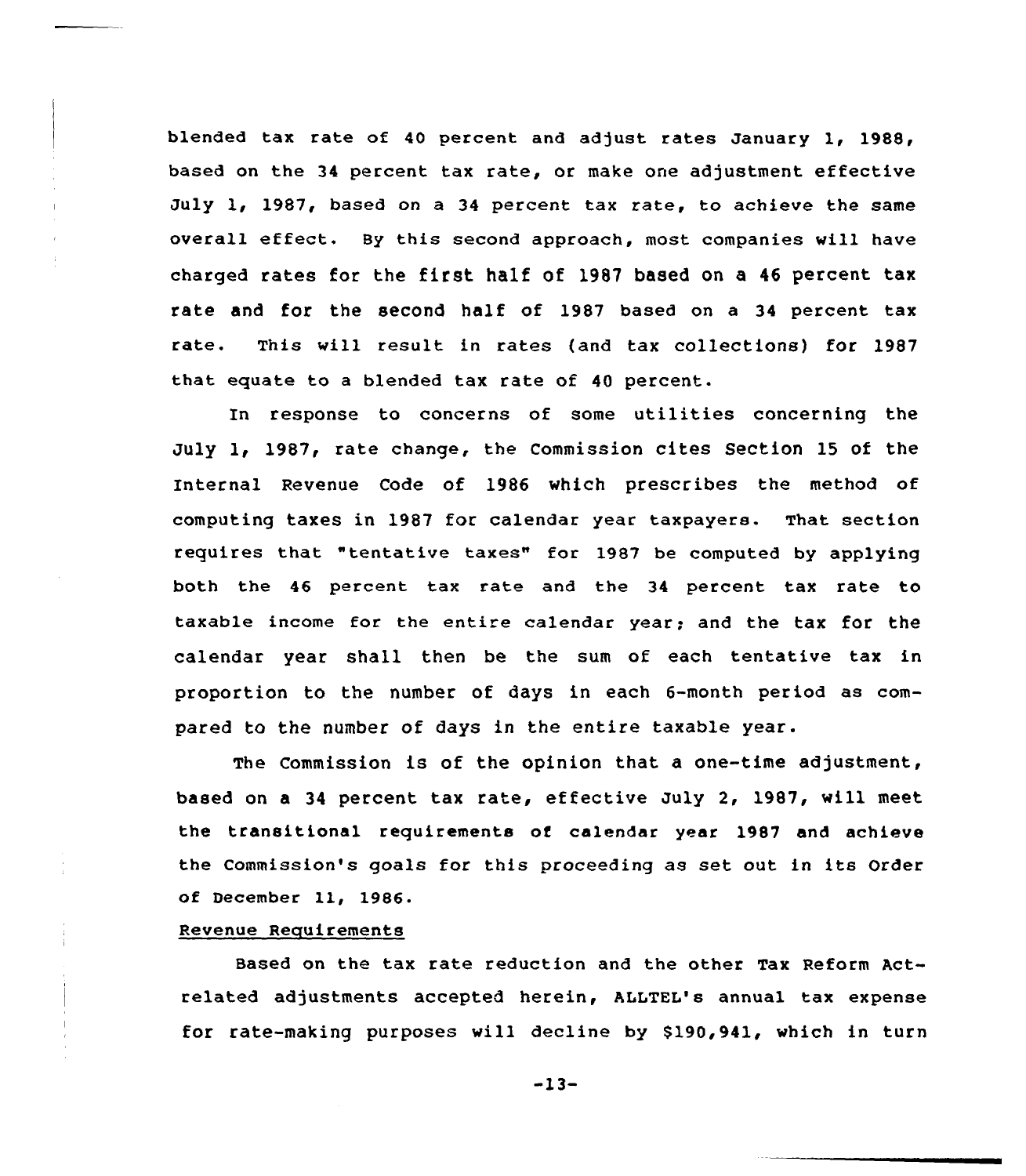will increase operating income by the same amount. To reflect the tax reduction in rates, it is necessary to apply <sup>a</sup> revenue conversion factor to determine the reduction in revenue requirements caused by the reduction in tax expense.

ALLTEL proposed using a revenue conversion factor of 1.63522 based on the <sup>34</sup> percent federal tax rate. The Commission finds this factor, which also reflects state income taxes and an allowance for uncollectible accounts, to be an accurate and reasonable means of calculating the change in ALLTEL's revenue requirements. The reduction in revenue requirements is calculated as follows:

| Reduction in Taxes<br>Multiply By:<br>Revenue Requirements | \$190,941<br>X1.63522 |
|------------------------------------------------------------|-----------------------|
| Reduction due to Tax Reduction \$312,231<br>LESS:          |                       |
| Revenue Increase to<br>Maintain Earnings                   | $<$ 30, 106>          |
| REVENUE REQUIREMENTS REDUCTION \$282,125                   |                       |

Therefore, based on the tax rate reduction to 34 percent and the other Tax Reform Act-related changes which the Commission has accepted herein, ALLTEL's annual revenue requirements decline by \$ 282,125. The reduction should flow the Tax Reform Act tax savings to ALLTEL's ratepayers while having a neutral impact on its earnings. Such <sup>a</sup> result is consistent with the Commission's objectives as set out in its Order of December ll, 1986.

# Contributions in Aid of Construction and Customer Advances

The Tax Reform Act requires that any contributions received in aid of construction, or any other contribution by a customer or potential customer, to provide, or encourage the provision of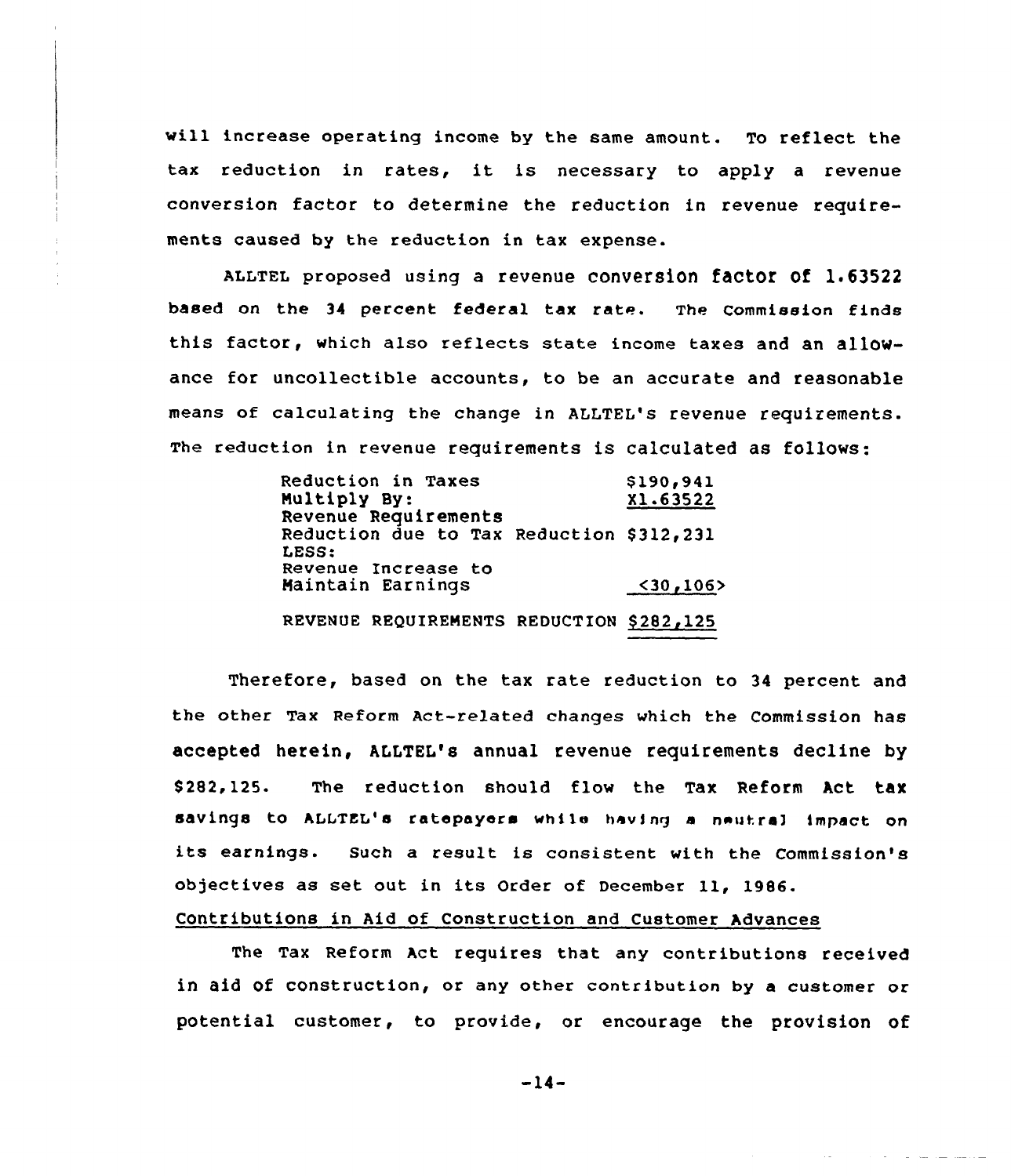services to or for the benefit of the transferor be included as taxable income.<sup>5</sup> On December 12, 1986, Kentucky-American Water Company ("Kentucky-American") submitted a letter to the Commission wherein it proposed the following options for treatment of contributions and customer advances for construction:

- a. "No Refund" Option: Under this alternative the contributor would not be entitled to any potential refunds. The total amount contributed would be recorded as ordinary income for tax purposes and the associated tax would be recorded as a payable. Kentucky-American would supply the capital necessary for completion of the construction (construction cost - net contributions).
- b. "Refund" Option: Under this alternative the contributor would be entitled to the potential refund. The contribution would be increased to include federal income taxes and the total amount received would be recorded as ordinary income for tax purposes. The contributor would then be entitled to the potential refund of the entire contribution within the statutory time limit of 10 years.

turther, Kentucky-American proposed that for contributions in aid of construction the no refund option be used for rate-making purposes.

<sup>5</sup> Explanation of Tax Reform hct of 1986. Commerce Clearing House, Inc., par. 1,570, page 486.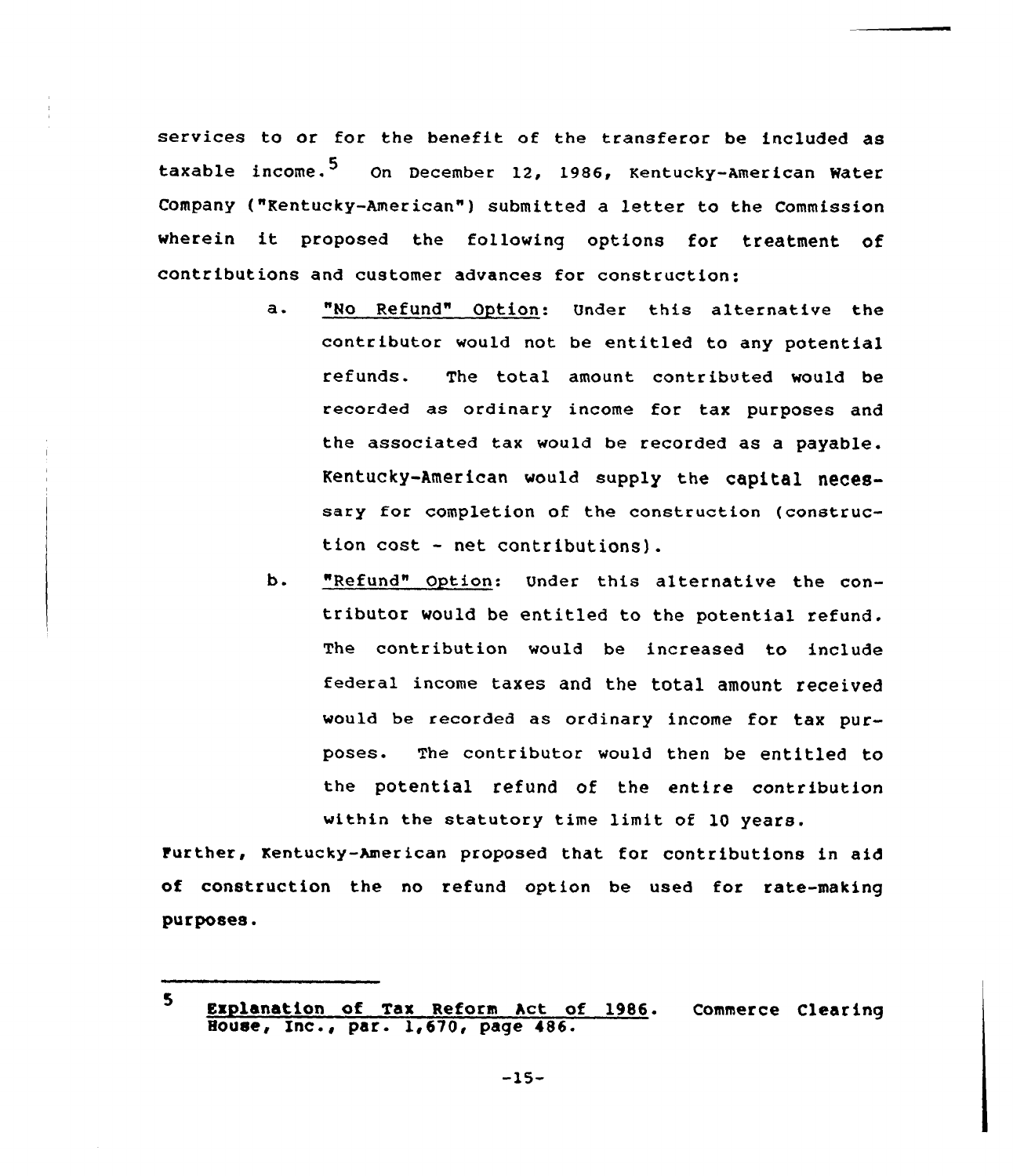After careful consideration of the information presented by Kentucky-american, the commission is of the opinion that the refund option as proposed by Kentucky-American appears to be the most equitable method of passing on the taxes related to contributions to both the utility and its general body of ratepayers, in that it will require the customers receiving the service to pay for the total cost of providing that service with the potential for future refunding. Purther, the utility and its general body of ratepayers would be only obligated to contribute capital in the future as customers are added to the system and the benefits from those additions are received. Therefore, the Commission has chosen the refund option for use by Kentucky-American and for general applicability to all utilities.

The Commission recognizes that this policy is being established based solely on the evidence presented by Kentucky-American and is of the opinion that this matter should be investigated further in a separate proceeding. Therefore, the policy is being implemented on a temporary basis subject to the outcome of a formal investigation wherein all parties will be given the opportunity to submit evidence on this issue.

The treatment of contributions established herein will result in no revenue requirement impact on the utilities in these proceedings and, thus, no adjustment has been recognized.

## Rate Design

The telephone utilities were asked to file proposals for <sup>a</sup> rate design which would spread the change in revenue requirement to the local service rates. All of the telephone utilities

 $-16-$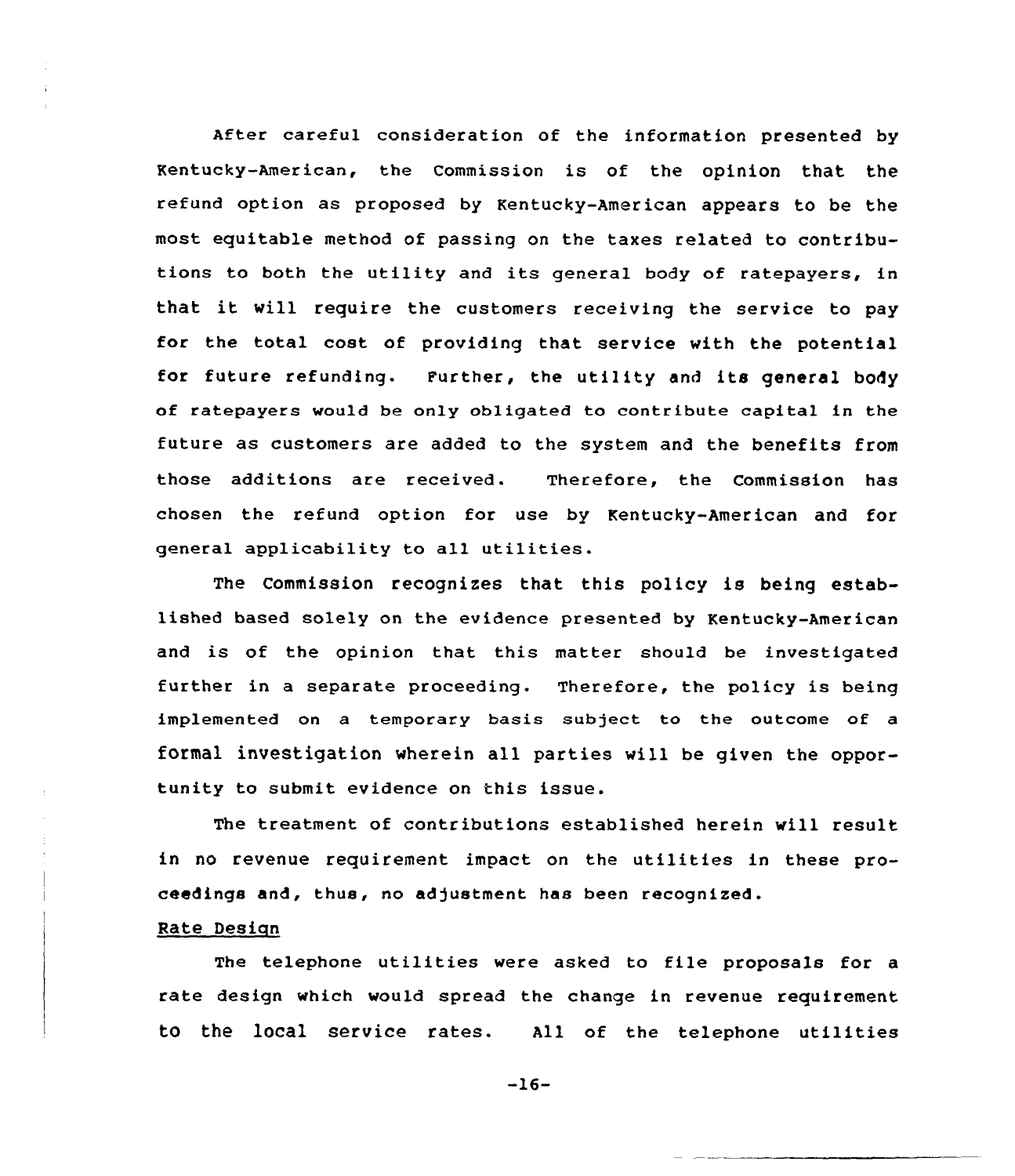complied. The majority of the companies spread the revenue change on an equitable basis based on a ratio of revenue source to revenue change.

Leslie County Telephone, Inc., ("Leslie County") and Cincinnati Bell Telephone Company ("Cincinnati Bell"} proposed flat rate to be applied per access line. Within the course of Leslie County's hearing staff suggested that the methodology used by comparable companies might be more equitable. Leslie County agreed and indicated no objection to staff applying that methodology to its revenue adjustment.

Cincinnati Bell has proposed a tariffed tax credit of 35 cents per month applicable to all exchange access lines and allows an offset for the depreciation reserve deficiency. This proposal is contingent upon approval of the identical Ohio tariff.

south central Bell's first proposal to offset any decrease in revenue requirement as indicated by this tax case eliminated certain non-recurring and recurring charges for Trouble Determination service, and reduced wATs revenues. <sup>A</sup> second proposal consisted of reductions in rates for NTS, WATS and ULAS. South Central Bell subsequently, upon request by staff, submitted a proposal spreading the change in revenue over local service categor ies only.

The Commission finds that all telephone utilities should be treated in a consistent manner and should be required to spread any change in revenue requirement over all local service categories. This is the method proposed by the majority of companies involved in these proceedings. The single exception to

 $-17-$ 

المواضع على عليه المالية المالية المالية المالية التي تعالى المالية المالية المالية المالية المالية ا

and starts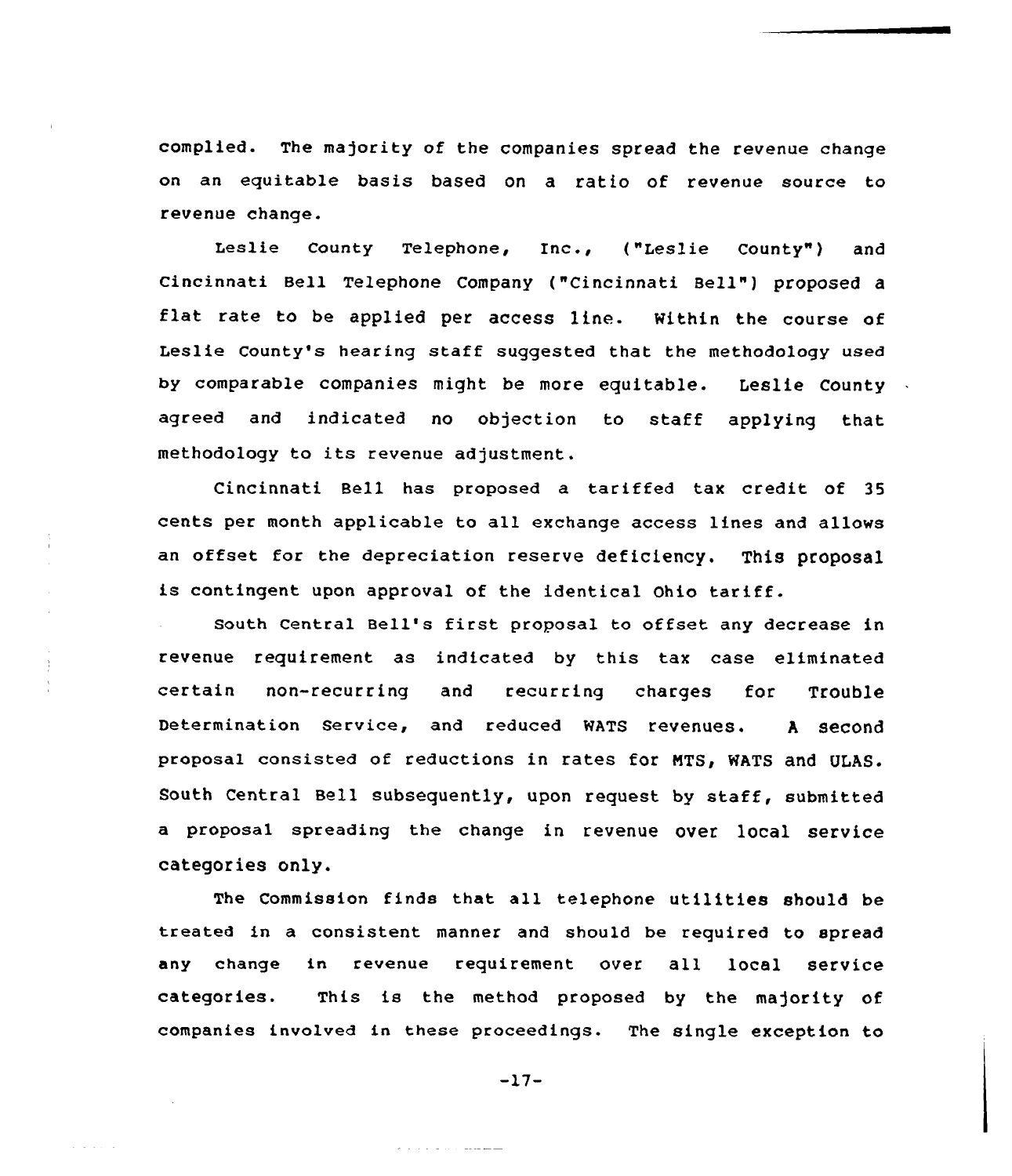this shall be Cincinnati Bell. Due to the ongoing issue of rate uniformity the Commission finds that Cincinnati Bell should be allowed to make a like adjustment for Kentucky ratepayers as is allowed by the Ohio Public Utilities Commission for the Ohio ratepayers.

### Statutory Notice

The Commission has determined, as provided in KRS 278.180, that a notice period of less than 30 days is reasonable. The shorter notice period was required because the Tax Reform Act was passed by Congress in October 1986, with an effective date of January 1, 1987, which provided a relatively short time for the Commission to conduct investigatory proceedings and issue orders implementing rates effective July 2, 1987, to reflect the 40 percent tax rate in utility rates for l987 under the procedure established herein.

#### SUMMARY

The Commission, after consideration of the evidence of record and being advised, is of the opinion and finds that:

1. The Tax Reform Act results in <sup>a</sup> substantial cost savings to ALLTEL and said cost savings should be flowed through to ratepayers in an equitable manner.

2. The unique characteristics and primary considerations of this proceeding that require narrowing its scope are: (1) the cost change generated by the Tax Reform Act was clearly beyond the control of the utility; (2) the cost change generated by the Tax Reform Act affected all ma)or privately owned uti1ities in <sup>a</sup> similar manner; (3) the cost change generated by the Tax Reform

 $-18-$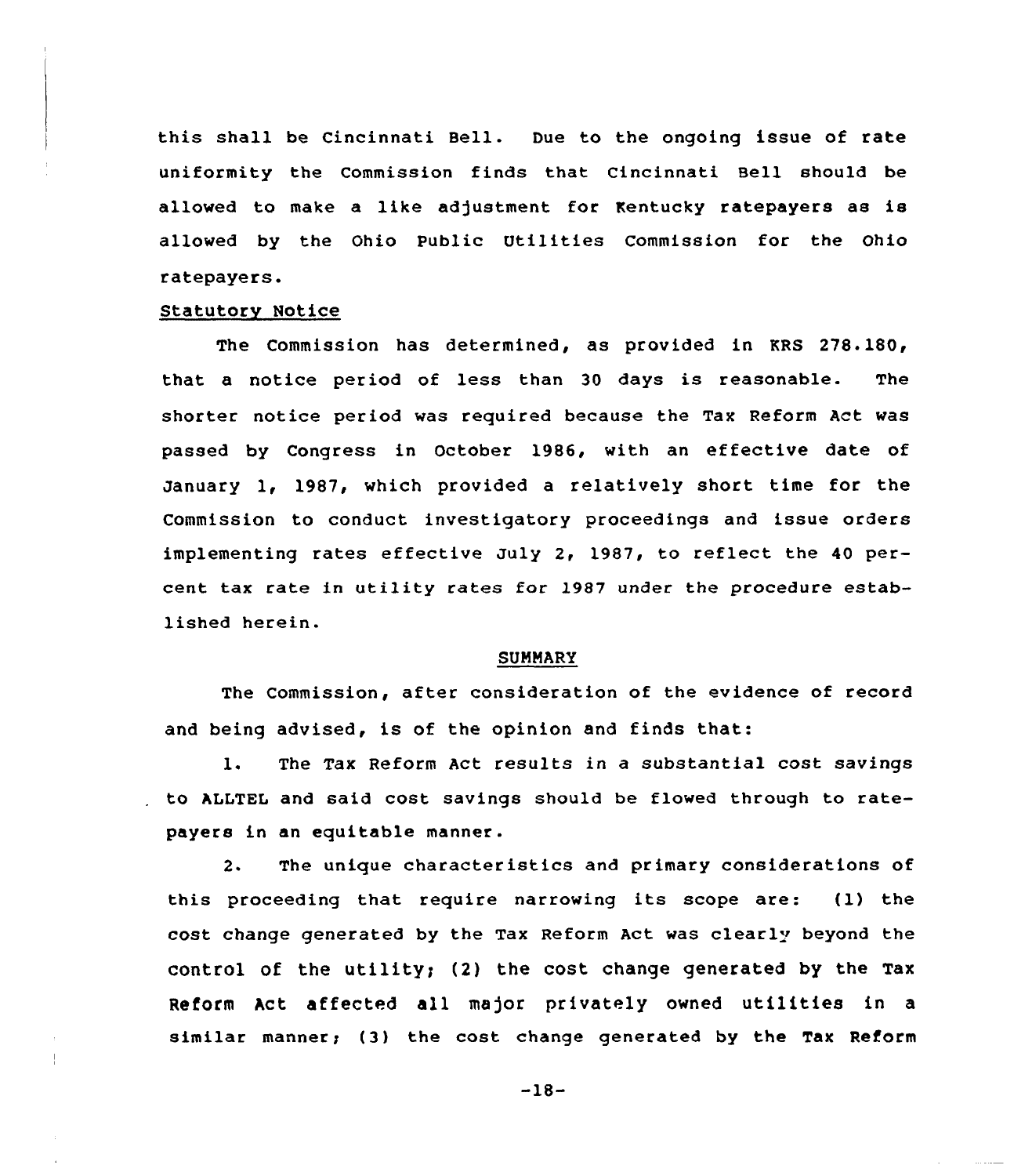Act had <sup>a</sup> major impact on the cost of service of utilities; and, {4) the cost change generated by the Tax Reform Act became effective at a specified date which required expeditious action on the part of the Commission.

3. The implementation procedure detailed herein is an equitable method for determining the adjustment in revenues required to reflect the 40 percent Federal Income Tax Rate in the rates of utilities for the calendar year 1987.

4. The existing rates of ALLTEL are unreasonable inasmuch as they reflect a federal income tax provision that is no longer in effect.

5. The adjustment to rates prescribed herein has no affect on the earnings of ALLTEL after recognition of the cost savings resulting from the Tax Reform Act, and consequently said rate adjustment is fair, just, and reasonable.

IT IS THEREFORE ORDERED that:

 $\pm$ 

1. The motion to strike the testimony of Mr. Kinloch is denied.

2. All other motions not specifically addressed are denied.

3. The rates in Appendix <sup>A</sup> are the approved rates for service rendered on and after July 2, 19B7.

4. Revised tariffs reflecting the rates set out in Appendix <sup>A</sup> shall be filed within 30 days from the date of this Order.

5. Revised tariffs reflecting the Commission's policy on the treatment of taxes associated with contributions in aid of construction shall be filed within 30 day8 from the date of this Order.

-19-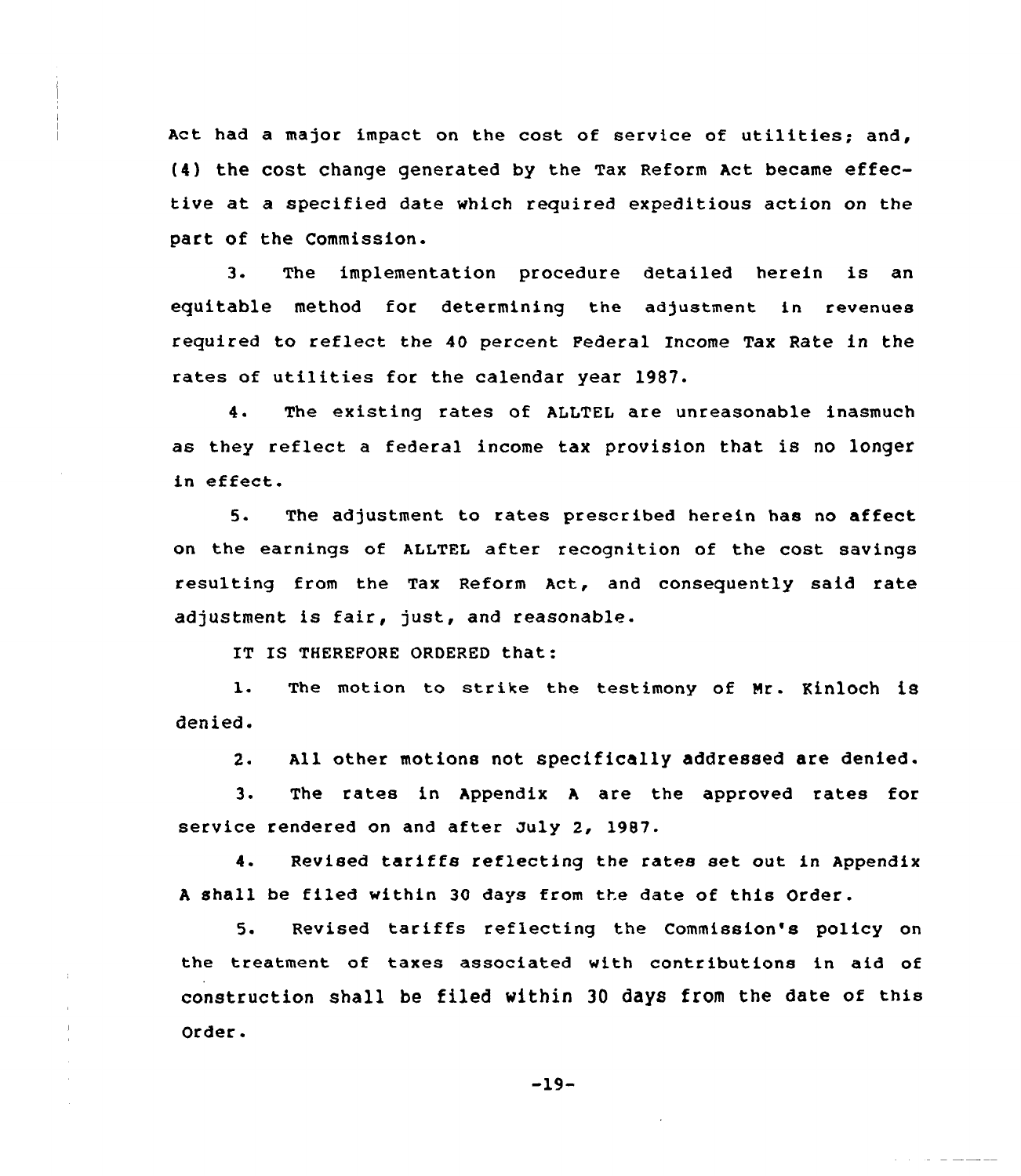Done at Frankfort, Kentucky, this 11th day of June, 1987.

PUBLIC SERVICE COMMISSION

D. Isk  $r$ man L Vice Chairman

William ) missioner

ATTEST:

Executive Director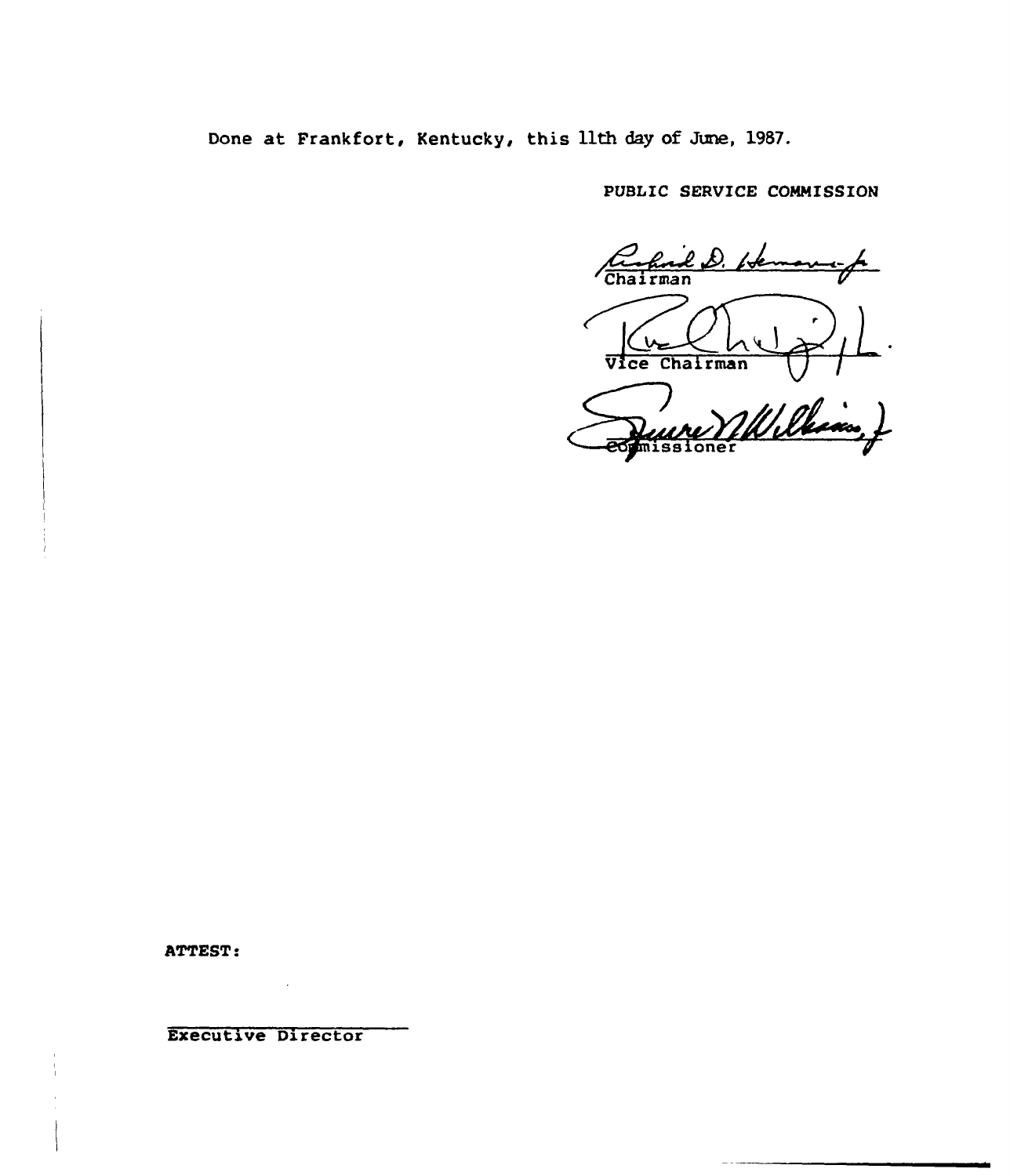### APPENDIX A

APPENDIX TO AN ORDER Op THE KENTUCKY PUBLIC SERUICE COMMISSION IN CASE NO. 9796 DATED June 11, 1987.

The following rates and charges are prescribed for the customers in the area served by Alltel Kentucky, Inc. All other rates and charges not specifically menticned herein shall remain the same as those in effect under authority of this Commission prior to the effective date of this Order.

### LOCAL EXCHANGE RATES

### Rates

Monthly Rates

Shepherdsville, Nt. Washington Exchanges

- A. Within the Base Rate Area
- l. Business

| $\mathbf{a}$ . | Commercial P(A)BX Trunks |         |
|----------------|--------------------------|---------|
|                | (1) Rotary               | \$28.70 |
|                | (2) Non-Rotary           | 28.70   |
| b.             | Hotel/Motel P(A)BX       |         |
|                | (1) Rotary               | 28.70   |
|                | (2) Non-Rotary           | 28.70   |
|                | c. 1-Party Business Line |         |
|                | Multiline System         |         |
|                | (1) Rotary               | 17.15   |
|                | (2) Non-Rotary           | 14.35   |
|                | d. 1-Party Business Line |         |
|                | Non-Multiline System     | 13.80   |
|                |                          |         |

2. Residence

| a. 1-Party      | 7.90 |
|-----------------|------|
| b. 2-Party      | 6.70 |
| $c.$ $4$ -Party | 6.70 |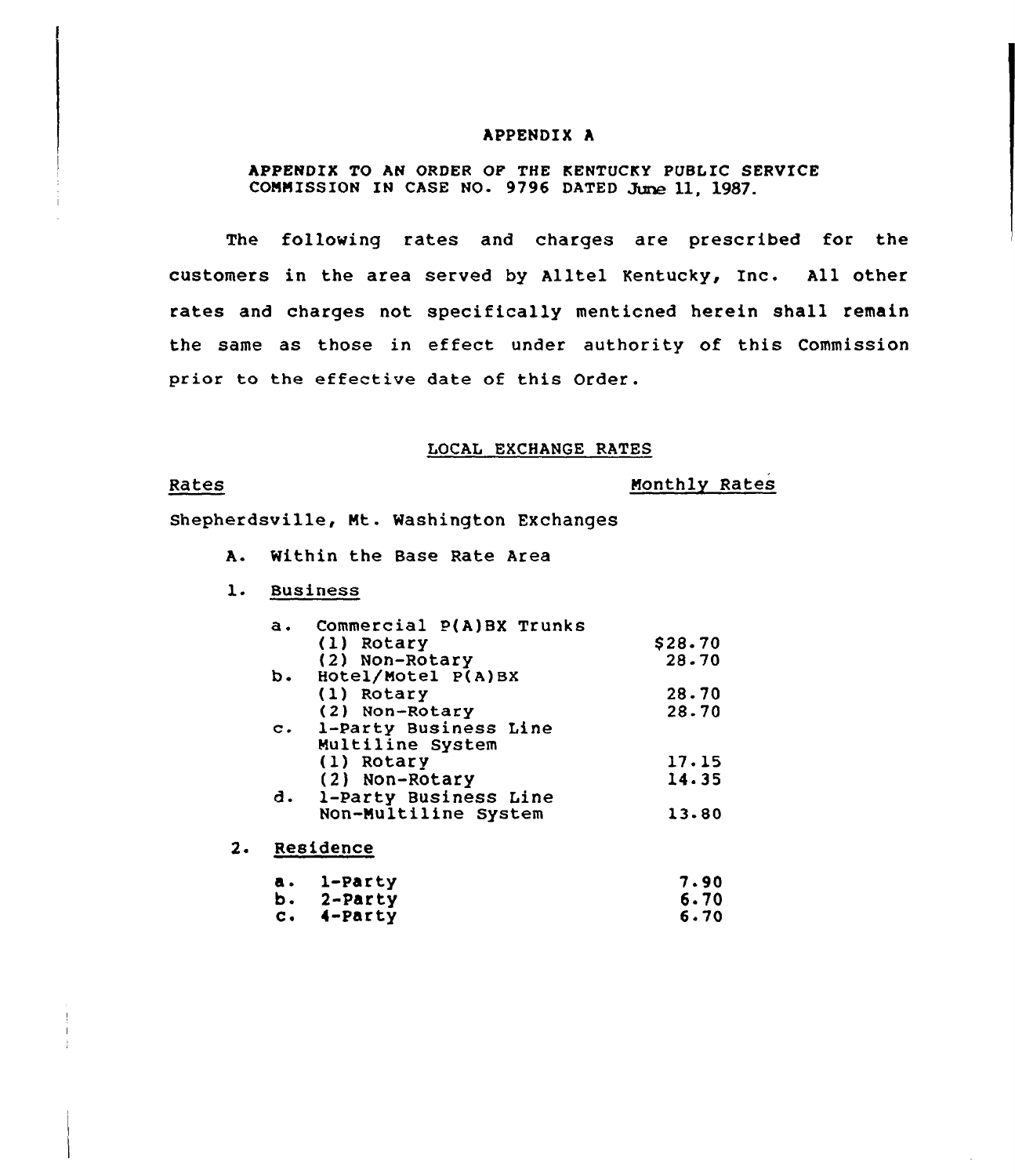| B. Rural - Outside the Base Rate Area but within the |  |  |  |  |
|------------------------------------------------------|--|--|--|--|
| Exchange Area                                        |  |  |  |  |

|    |                 | Monthly Rate |
|----|-----------------|--------------|
| ı. | <b>Business</b> |              |
|    | a. 4-Party      | \$9.45       |
| 2. | Residence       |              |
|    | 4-Party<br>a.   | 6.15         |

# Zoneton Exchange

### Rates

# Monthly Rates

A. Within the Base Rate Area

# l. Business

| a. | Commercial P(A)BX Trunks |         |
|----|--------------------------|---------|
|    | (1) Rotary               | \$57.45 |
|    | (2) Non-Rotary           | 57.45   |
|    | b. Hotel/Motel P(A)BX    |         |
|    | (1) Rotary               | 57.45   |
|    | (2) Non-Rotary           | 57.45   |
|    | c. 1-Party Business Line |         |
|    | Multiline System         |         |
|    | (1) Rotary               | 34.45   |
|    | (2) Non-Rotary           | 28.65   |
|    | d. 1-Party Business Line |         |
|    | Non-Multiline System     | 28.15   |

## 2. Residence

| a. 1-Party | 11.20 |
|------------|-------|
| b. 2-Party | 9.55  |

B. Rural — Outside the Base Rate Area but within the Exchange Area

Monthly Rate

- 2. Residence
	- a. 2-Party \$ 9.55